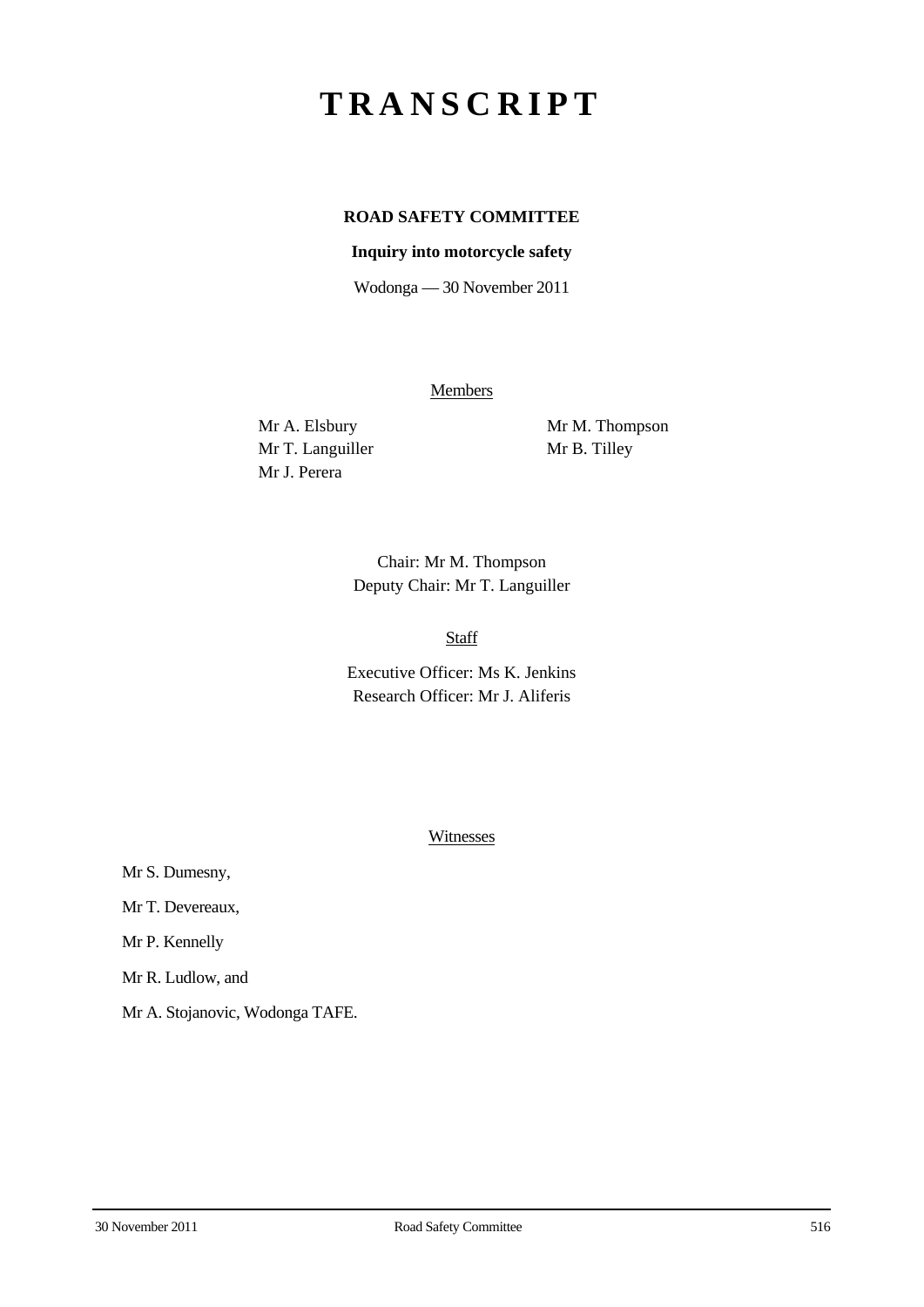**The CHAIR** — I would like to welcome everyone to the afternoon session of the Victorian Parliament public hearing and inquiry into motorcycle safety. I would like to thank the representatives of Wodonga TAFE for attending this afternoon.

Before lunch we broke for a short time. There was a person who wanted to put some evidence on the record. I would like to read his comments on the record, which will just take a minute or so. We will then commence by inviting you to speak to our terms of reference as appropriate. Then we will be happy to ask you some questions about your insights regarding the issues that we are contending with in relation to improving motorcycle safety in Victoria.

A gentleman who is the president of the Ulysses motorcycle club gave evidence on behalf of the club and wanted to put his own views on the record as well. He is Mr Rex Beard, and he is a support worker in the disability sector. He is 57 years old and has been riding bikes since the age of 16 years and 9 months. As a rider he has hit cars, eagles, deer, wombats, birds, gravel and just about everything else. He has been a member of the Ulysses Club for nine years.

Some members own show bikes which are immaculate and which they might ride to a coffee morning, but that is all. Their bike may not match their skills. For safe riding a wide range of skills is required. Rex has ridden many miles and experienced a lot of riding conditions. From a safety perspective Rex advocates consideration being given to the mandated use of TCS, or traction control systems. If the back wheel of a bike is moving faster than the front wheel, a traction control system will regulate the speed of the bike by retarding the engine, which will bring the bike under control.

Rex noted that Colin Maxwell spoke of attitude and road conditions. A good attitude, according to Rex, will not help if the road conditions are bad. Broad experience is required. Some secondary schools run driver education programs, and Rex has put the question: why not also motorcycle training? A couple of years ago there was a forum in Benalla run by VicSafe at which there was talk about mentoring of younger riders by experienced riders. This opportunity is predicated on dollars and the availability of experienced riders, but Rex regards it as a good opportunity.

Rex is opposed to the riding of scooters with inappropriate safety clothing. The bikes could range from 50cc to 750cc, and the wearing of workday clothing is not adequate protection. Rex supports lane filtering until traffic starts to move. He noted in passing that there are a lot of four-wheel lane splitters. He also noted that the Ulysses Club has a ride committee which constantly reinforces the obligations to the laws of the land and good riding habits. Rex himself encourages compliance with the law. He noted that people can and do use phones to report offences. He always encourages riders within his circle of acquaintance to be aware that they can be observed by Mr Citizen who, in turn, can make a report to the police.

In years gone by the type of bike allowed to be ridden by learners was 250cc, but now it can be up to 650cc. While there are a lot of options for learners, a larger bike is beyond the skill level of the novice. Rex supports a graduated licensing system. He cannot see why a person can buy a larger bike without the requisite skills. Rex has been riding since the early 1970s. Two years ago he went to Sandown and hopped on a Honda Four. He got a big shock at what these bikes are capable of. One of these larger bikes is an accident waiting to happen, and Rex was absolutely gobsmacked at what they could do.

Rex has observed differences in riding skills in age groups. Members of his club range in age from 40 to 80. Some riders forego travelling on gravel. On wet days a number of people are deterred from attending club events. Just because a person holds a licence does not mean that they can ride a motorcycle without infringing on another person's safety.

Rex's final comment was that if a person has a limited riding season and parks their motorcycle in their garage for nine months, they are only riding under optimum conditions. Not being accustomed to riding in a range of road and weather conditions limits experience and the building of skills.

Now over to Wodonga TAFE. Who would like to open the batting?

**Mr LUDLOW** — My name is Ross Ludlow. I have been with the National Industrial Skills Training Centre for a bit over 12 years. The centre started motorcycle training back in about 2006, so it has been operating for approximately five years now. We have probably put through in the vicinity of 1000 people. We are certainly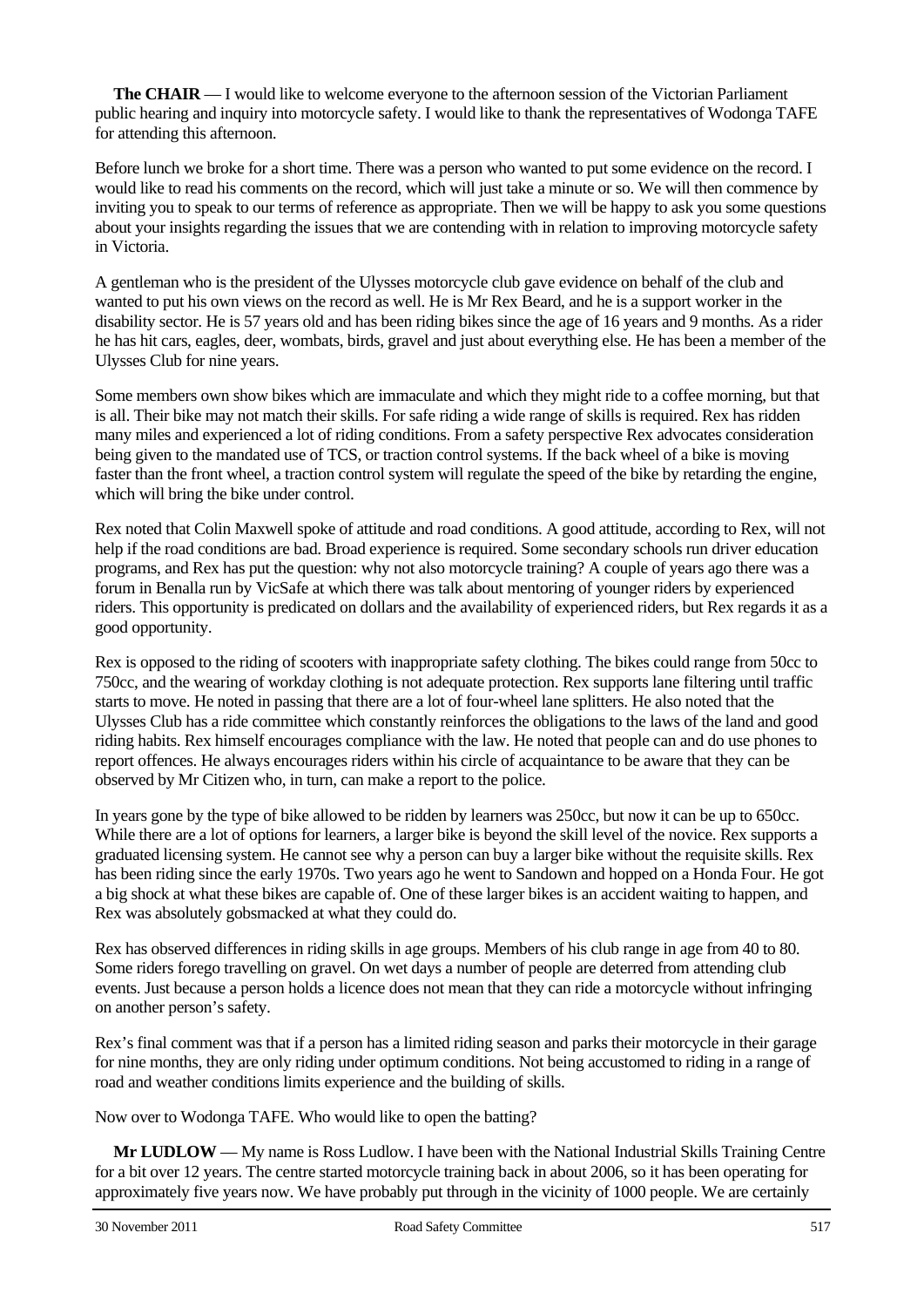not a big training provider, but we service the local area. We offer the learner permit training and assessment and also the motorcycle licence permit. We also offer Begin to Ride programs which are very poorly patronised. Most people seem to believe that if they are enrolled in a one-day course, that will be adequate. Admittedly there are some very experienced riders who have come through and have gained their experience through race clubs and off-road environments.

We also used to offer what we called a roadcraft skills program, and we encouraged people who had come through and done their learners permit and motorcycle training for their licence to take advantage of that. While it went okay in the early days, it has gotten to a point where it basically does not exist anymore. We cannot get enough participants to run the course and operate it viably. The courses that did run earlier when we first offered them were very well received. We received tremendous feedback indicating that the participants had gained a lot from that particular riding day, but unfortunately we just cannot get people to do it — and we certainly cannot force them to. Whether it is the dollars or they think they do not need it, I am not sure.

**The CHAIR** — What was the costing for the day?

**Mr LUDLOW** — It was around about \$200 for the day at the time. We engaged two riders, a lead trainer and a tail or sweep trainer, who would stop and provide briefings and feedback to students during each stage.

I will introduce Paul. Paul Kennelly is one of our motorcycle trainers. He has been training for approximately six months. Thomas Devereaux has been training for around about the same time. Alex Stojanovic is our senior motorcycle trainer. He has been with us for three years. Steven Dumesny is the senior business facilitator, who oversees training and business coordination. I will hand over to Alex.

**Mr STOJANOVIC** — As Ross said, my name is Alex Stojanovic. I am the business facilitator for the transport department of NISTC, and I am an authorised VicRoads trainer and assessor. I have got some dot points there, and I am happy to expand on them if you want me to. The cost to L and P participants is \$230 for a day's course, plus a VicRoads fee of approximately \$26 — two lots of those fees and they are fully licensed. Currently the Ls and Ps testing is conducted in what I consider to be a sterile environment. Out the back of NISTC we have our hard area where they do the riding. The lines are all marked. While we are conducting training it is a no-go zone for any pedestrians and the public. None of our other training vehicles, such as forklifts and trucks, are to go out there. It does not represent on-road riding. That is what I want to stress to you: it is very sterile training. At no time does the L or P student ride out on the road.

The courses are not compulsory, so a person does not have to do a day's course. They can come and do the test only. We simply do the correct paperwork, take them out there and say, 'This is what you're going to do. You're going to have to swerve left and right, do two stops, a right swerve and a left swerve. Off we go'. For some who can do it I suppose that is easy, but for a lot of people it is difficult. What I am trying to say is that people have the option of not even attending training. It is not compulsory to do training.

**Mr LANGUILLER** — I am sorry to interrupt you. Where do you take them to?

**Mr STOJANOVIC** — Out the back of our area, which is a hard area. It is an enclosed area, so there is no on-road riding at all.

**Mr LANGUILLER** — There is no on-road testing?

**Mr STOJANOVIC** — No on-road testing at all. Currently our pass rate would be at least 95 per cent, because we simply keep training them until they pass. The standards of VicRoads are for us to abide by; it is not our decision how we say, 'Andrew, you can ride' or 'No, you can't, so we won't give you that'. If you meet that criteria, which is quite low, it is a pass. We do not have that flexibility to say, 'Yes, you can do that' or 'No, you can't'. We are required to pass as per VicRoads.

Currently in the testing, both through the Ls and the Ps, the maximum speed that riders are required to do is between 20 and 25 kilometres an hour. It is no more than that that you have to do for any of the test. If, actually, during the Ps test you exceed that speed, that means that you have to have a rerun, so it does not even allow you to do that speed. That is my point. If you want to ask me about the testing — I do not know if you are aware of how the test is conducted — you can certainly ask me some questions.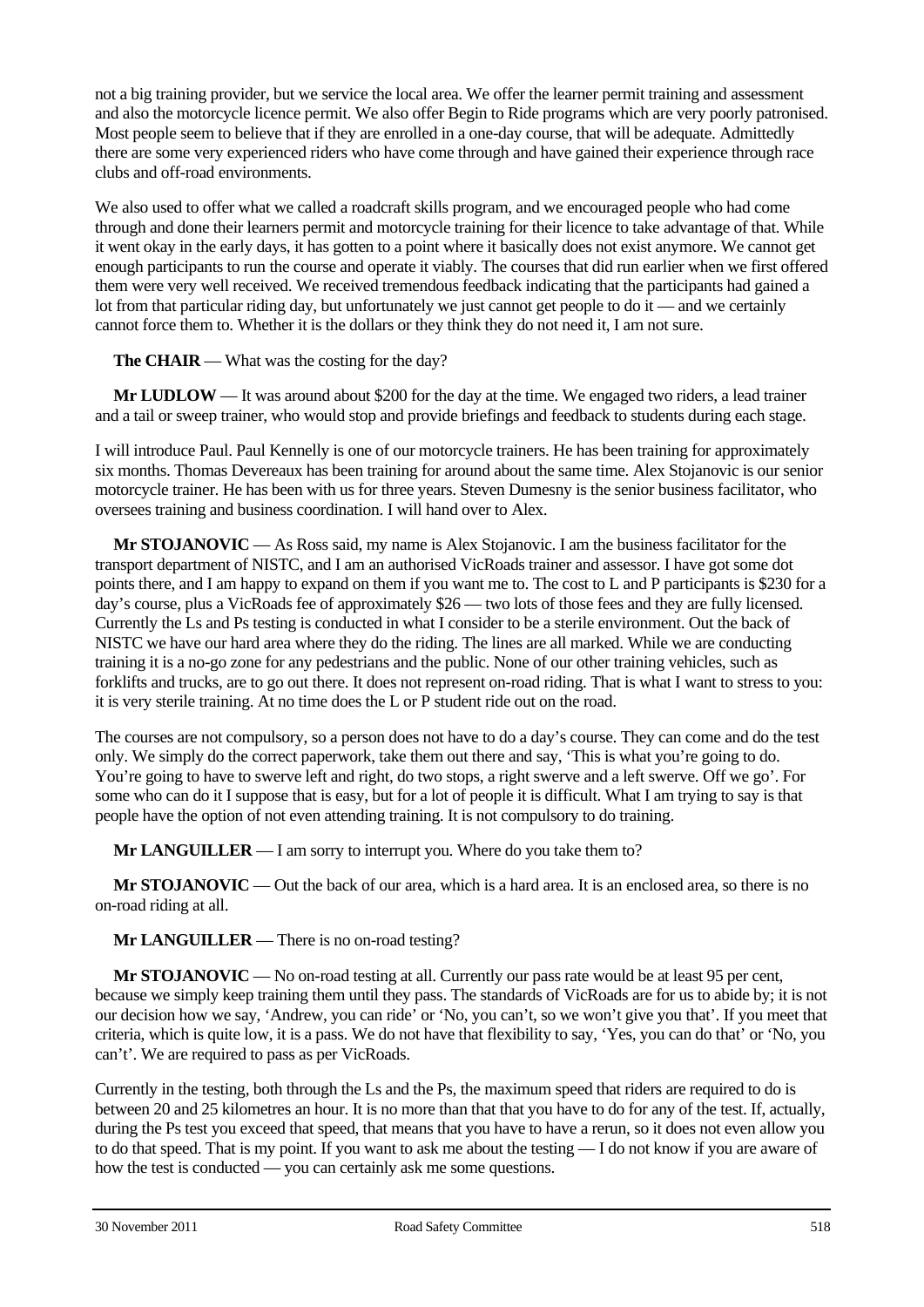**The CHAIR** — Thank you, Alex. Speak on. We have a colleague who has recently done his training, so we are familiar with what you are referring to.

**Mr STOJANOVIC** — I will hand it over to Paul next.

**Mr KENNELLY** — Not only am I a trainer and assessor at NISTC, I have been a rider recreationally and also commuting for about the last 16 years on a motorcycle. Just a quick comparison between Victoria and New South Wales testing and assessing: in South Wales, for an Ls licence, it is actually conducted over a two-day period between two 4-to-6-hour sessions. The skill sets that you learn in the New South Wales system better prepare a rider for actually entering the road, whereas the Victorian skill sets that you will learn on the day do not really prepare you sufficiently to be going out directly onto the road. With the P system there is a one-day 4-to-6-hour session, and that actually has an element of a road ride, which is about a 40-to-45-minute road ride with the trainer taking point in the road ride and coming in behind the riders as well out on the road and getting a good idea of whether the person has a good idea of a concept of road positioning of their bike on the road and has a perception of what is up ahead, whereas by comparison in Victoria I think if somebody turned up to do just an assessment only, they could be assessed within about 20 minutes, would you say?

#### **Mr STOJANOVIC** — Yes.

**Mr KENNELLY** — And then they get handed over a Ps licence, and off you go. In comparison the skill sets learnt in New South Wales as compared to Victoria are definitely higher skill sets to develop before being on the road.

**Mr DEVEREAUX** — I am Tom Devereaux, by the way. So far, from what I have received this year in the amount of training and assessing I have done, it seems to be well accepted and well received by those who are starting off the LAMS — that is the learner-approved motorcycle scheme out there — that you are going to get, as you mentioned before, the different size bikes, but essentially they are pretty much governed or their speed ratios are pretty much the same as the typical 250 motorcycle you are going to get across the board. It might be 650cc and all the rest, but their capacity and speed and all the rest, as I said, is fairly all close together. They are all very happy, in most cases that I received, to say that they would not want a bike any bigger than that or able to go any faster than that, which is a good thing. However, there are the odd ones who come through and talk about, 'How long do I have to wait until I get my Harley? Do I really have to wait the 12 months et cetera down the line?'. So the mindset out there is pretty much that the minute the tick in the box goes in to get that open licence, they are going for something bigger.

Anyway, at the start I think one of the big areas — and this is sort of a comparison, being both a heavy vehicle trainer and an assessor — are the observations we are not able to offer. We can only do that through DVD, which we do with most of the L-plate courses and that.

## **The CHAIR** — A DVD?

**Mr DEVEREAUX** — Yes, through a DVD, so obviously just showing it on television. We do not get any chance to do that. Whereas, if you go back to heavy vehicle, one of the biggest aspects of our training for that is observation. You can actually see a remarkable difference in what you get out of somebody as they go through a one-week course in a truck as to what we can input into their mind about how important it is. We can only suggest, point out and tell them how important that is at this stage. I think that is one of the most critical areas that you would want to offer to somebody at the motorcycle level, especially the beginner: what is around them and how important it is. Honestly, in most cases a DVD is lip-service. It is looked at. You have got the Wayne Gardners and all those that do their DVDs. They do it well, but unfortunately, unless you appreciate what it is about, I think that is one of the key areas that we cannot offer. I think it certainly needs consideration.

**Mr STOJANOVIC** — We had a bit of a think tank, and if I could give you some recommendations that we have got. One of the things here is — and we are not saying how it is going to be done, we just suggest it compulsory safety gear must be worn. There is no actual requirement for safety gear for riders.

**Mr KENNELLY** — Other than a helmet, ultimately there is none.

**Mr STOJANOVIC** — Once again I am not picking on Harley-Davidson riders, but I shudder when I see them go past me in shorts, singlet and thongs, because I will guarantee that at 100 kilometres an hour your body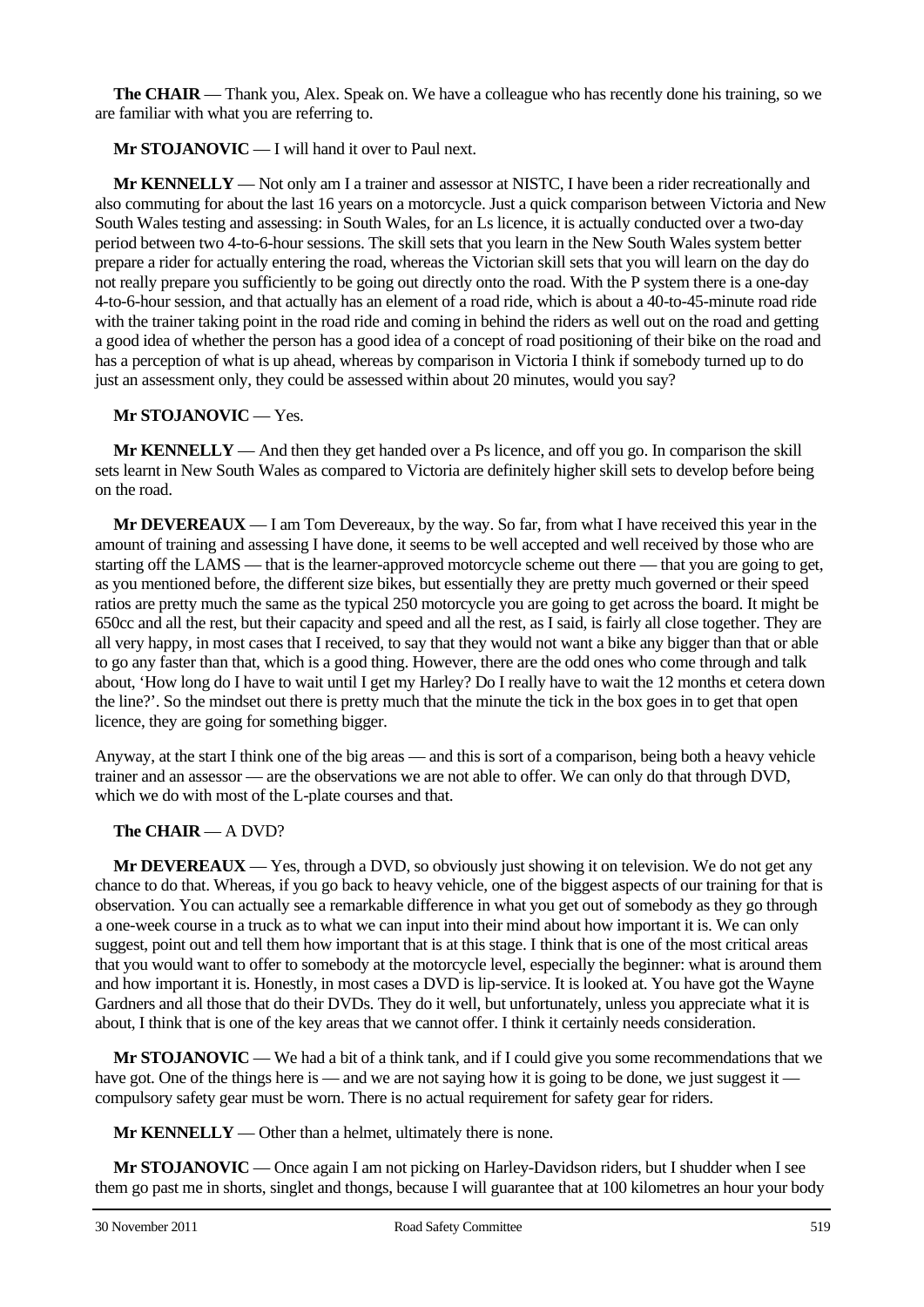will hit that tarmac at 60 kilometres an hour. As you know, our skin does not bounce very well at 60 kilometres an hour. That is a guarantee of what will happen. Somehow compulsory safety gear should be brought in. I do not know; it is just a suggestion we have got. The other one is that while riders are under those L and P restrictions they must wear reflective high-vis on their safety gear.

**The CHAIR** — Are these your suggestions?

**Mr STOJANOVIC** — Yes. These are our recommendations and our thoughts of how things could be improved. The other one, which we have covered fairly well, is on-road training for both Ls and Ps. That is without a doubt. Compulsory training, so that someone cannot come and do a test only; there must be compulsory training involved. Another is assessment of road position — again, we are talking about on-road testing — and making sure that they are positioning and checking their blind spots etcetera. Another is for providers — that is us, as assessors and trainers — to use communications systems while training out on the road.

**The CHAIR** — Alex, what did you say just then about blind spots?

**Mr STOJANOVIC** — That we would actually assess them for checking of blind spots.

**The CHAIR** — As part of?

**Mr STOJANOVIC** — As part of the testing. We may get them to do a lane change, and we would like to be seeing them check their mirrors, indicator and head check.

**Mr DUMESNY** — If I could elaborate a little bit on that, I was a motorcycle training instructor in the UK for four months as part of an army exchange system. The system over there is very different. They incorporate into their system of vehicle control what they call a lifesaver for motorcycle riders. The very last thing that they do before they do a left or right turn is that they have a physical look back up to the right, or left if they are going left. That is something that I brought back, and we taught it in the Australian Army. It is certainly a good thing if they get that system of mirrors, course, signals, speed, gears, changing down and then do their lifesaver just before they turn left, so that they do not have a car come up on the inside of them; so that works.

The other thing that they do in the UK is they have communications with the trainee. The trainers have two-way communication and they can talk to the guy, so when they are behind him they can tell him what he is doing wrong, rather than having to wait until you pull over and then say, 'Back there, you should have done that'. They should be saying 'Watch me. This is where you need to go' or 'I'm going to overtake you. I'll go through this corner', and then they emulate that. So it is like any of the learning processes: it is explaining it, demonstrating it and then the students practise it. That worked very well over there.

**Mr STOJANOVIC** — I suppose the final thing, which might sound a bit surprising from people like us, is that we would actually like to be reviewed as trainers — that is, for the trainers ourselves to be audited or checked for our skills, maybe over a five-year period, so every five years. That is about it.

**The CHAIR** — Thank you. What I might do is kick things off. I will just cut to the chase on a couple of things. Paul, can you just amplify a little bit on the training regime requirements between Victoria and New South Wales, as to why New South Wales is better?

**Mr KENNELLY** — In the Victorian system, as Andrew and most people here will agree, there are the skill sets that you might learn on the day for, say, Ls — just say you learn a left and right-hand turn, using your indicator, where to stop a bike, and you do an emergency stop, which possibly would not really be classed as an emergency stop. In New South Wales they do a lot more swerve activities. Also they do a lot more roundabout scenario-based training, of coming up and giving way to people at roundabouts, the stop and start going through roundabouts and two-lane split roundabouts, as well as a lot more training on emergency stopping. In the Ps session you learn a lot more slow-rider skills sets, with manoeuvrability of the bike. The big thing with the Ps test in New South Wales is the on-road component, where you will actually do two rides out on the road with trainers and assessors. One 45-minute session will be an element where you are actually being assessed, and there will be a 45-minute training session actually out on the road.

**Mr LANGUILLER** — As a matter of interest, are you Victorian or from New South Wales?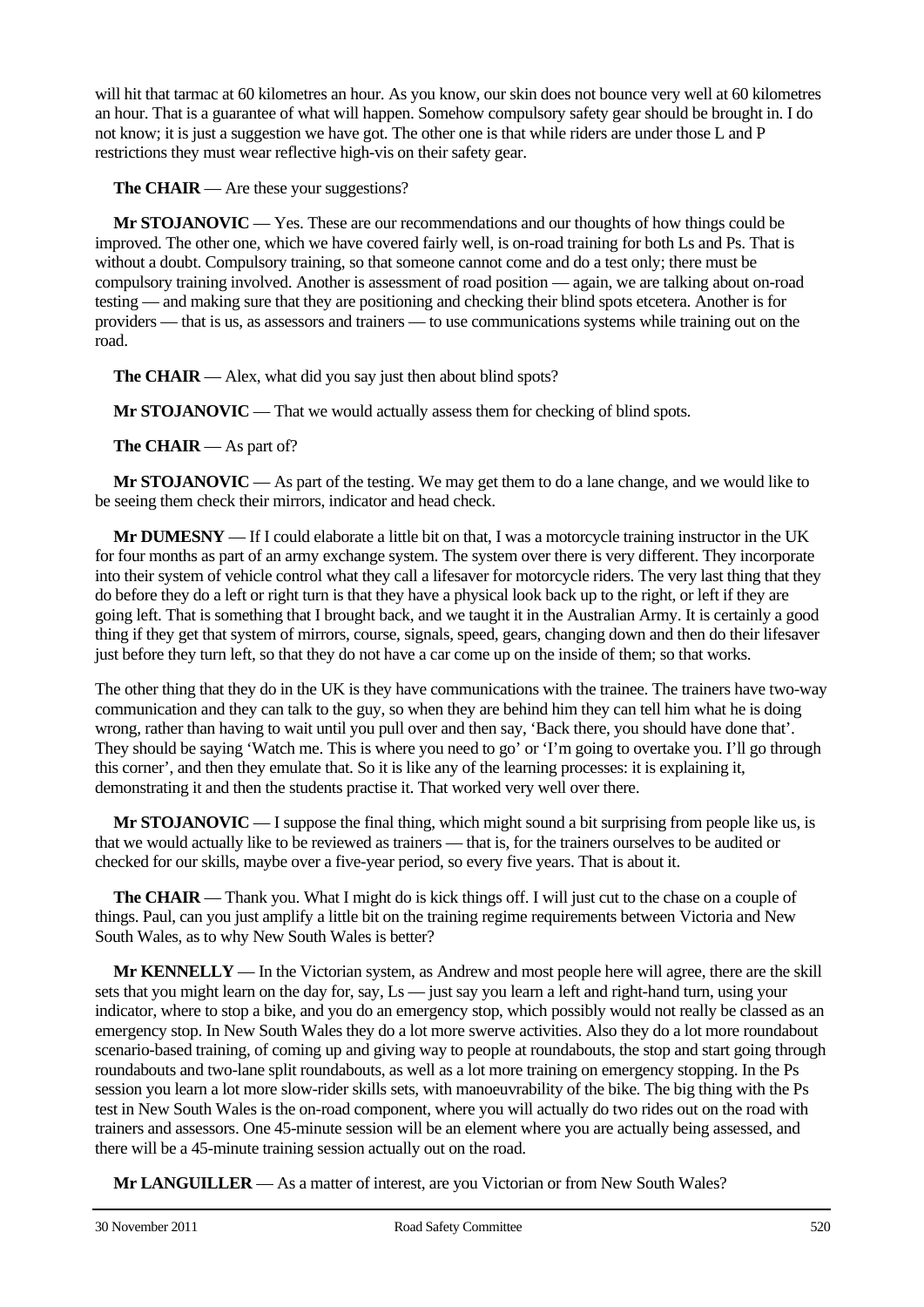**Mr KENNELLY** — Ex-New South Wales; I am now a Victorian.

**Mr LANGUILLER** — Good choice.

**Mr DEVEREAUX** — What is the licence you went for, Andrew?

**Mr ELSBURY** — I have now got the learners permit for a motorcycle.

**Mr DEVEREAUX** — Did you do that with us, did you?

**Mr ELSBURY** — No, I did that in Melbourne. Basically, I could have done  $2\frac{1}{2}$  hours and then been given a licence — total time on a bike. But, no, I am too conscientious for that, so I went and did another course beforehand. So with a massive 6 hours under my belt and being able to do the breakneck speed of 30 kilometres per hour, I am now allowed to ride around, because I have got that little bit of plastic. Putting another yellow bit of plastic on the back of my bike means that I am legit to do what any other road user is doing.

**Mr STOJANOVIC** — So you understand where we are coming from?

**Mr ELSBURY** — Absolutely. I actually do have a question here, which I can do a song and dance about. If I was now to go over to New South Wales with the training that I have received from Victoria, do you reckon that I would still pass their test? Would I have a hope in hell?

**Mr KENNELLY** — Doing an up-front assessment, more than likely no. If you were to do their training session over a 4 to 6-hour period, you possibly could, depending on the level of your skill. Without seeing how you can ride, it would be a hard judgement. For someone who is a novice rider, even after doing a 6-hour session, I dare say that they possibly would not pass the test. That is because of the difference between the skills that you learn in the Ls session in New South Wales. The time period from you actually riding out on-road on your Ls and then actually going to the Ps session, you have got that time period where you can build a bigger skill base and be able to go and approach the Ps in a different way to somebody from Victoria. From what I understand, the hard thing at the moment is, if you were to hop over the border here, there is an exemption, because the closest training authority is 100 kilometres away. So you do not even have to do an Ls test here at the moment; it is just: 'Sit the test, and here's your licence'.

**Mr ELSBURY** — I would be interested in doing the New South Wales course, if I could find the time to be able to come up here again — so watch out, I could be on your books soon. But I have got the basic skills of keeping the rubber down and the metal up, and shortly I am going off with another company to do on-road training, so there are four riders together with one instructor. Should that sort of thing be embraced as a standard for motorcycle training in Victoria?

**Mr KENNELLY** — In my opinion, most definitely.

**Mr DEVEREAUX** — Yes.

**Mr STOJANOVIC** — Let us go to the real basics. Let us go to the minimum of what someone could do. With absolutely never having ridden a bike in their life, they could come in and do a test only, fumble their way through, meet the criteria and pass. They must hold their Ls for a minimum of 3 months and a maximum of 15 months. They could come back after 15 months after not having ridden at all. They could come back in and say, 'I just want a test only'. They fumble their way through, and they are now fully licensed on the road, having never ridden for 1 hour. That is a possibility.

**Mr ELSBURY** — In the testing regime you have got that certain distance that you have to be able to ride in 10 seconds.

**Mr DEVEREAUX** — That is right.

**Mr ELSBURY** — And you have got to be able to do the slow ride. I did it in 10.59 seconds, and I still got a pass.

**Mr DEVEREAUX** — That is right.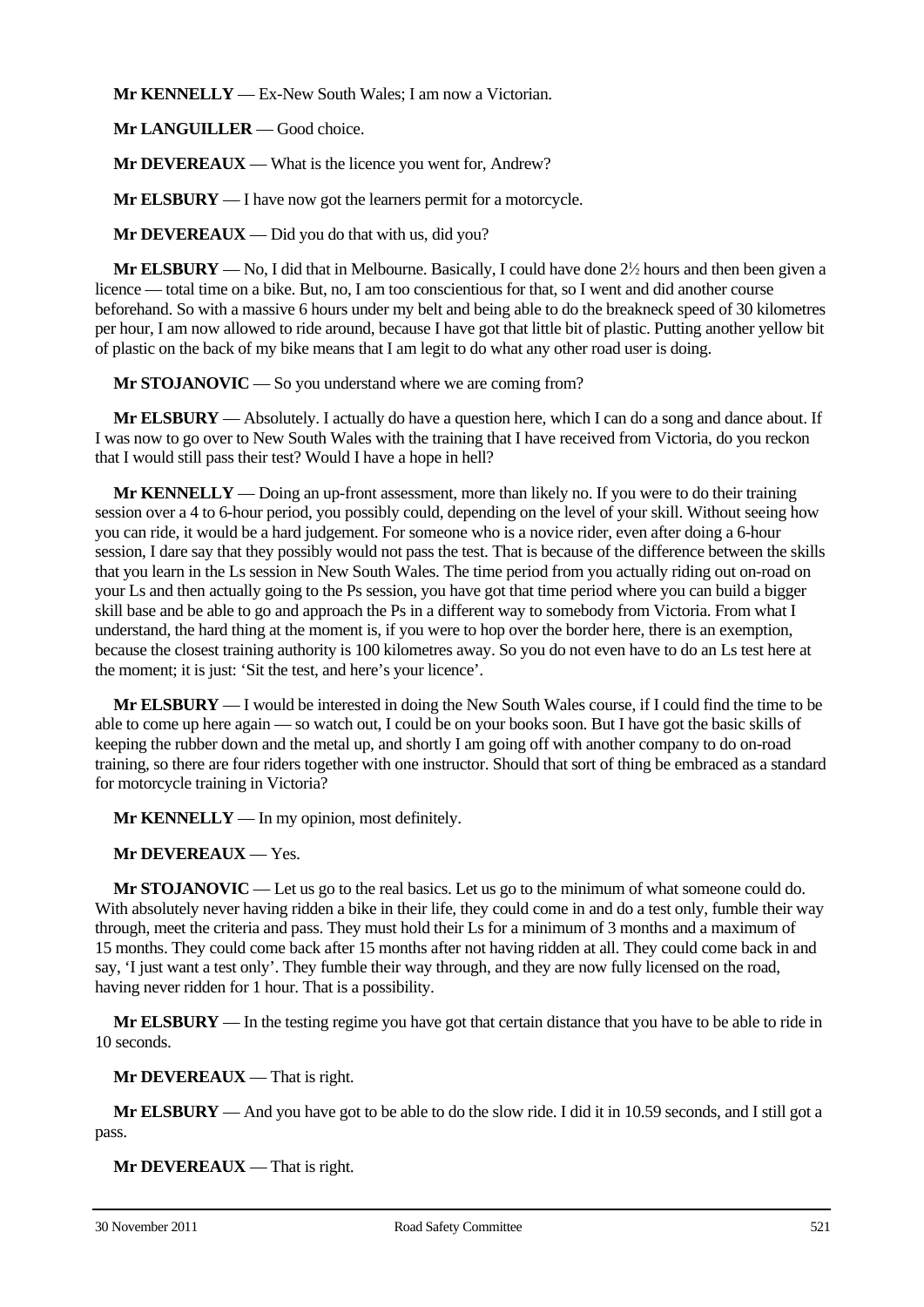**Mr ELSBURY** — It is insane.

**Mr STOJANOVIC** — Good dirt bike riders, I have had them do it in about 32 seconds, where they are almost stopping. But the point is that you did it in over 10 seconds.

**Mr DEVEREAUX** — You did it within the criteria.

**Mr ELSBURY** — I have done the minimum.

**Mr KENNELLY** — I think the big difference is with the stop that you do on the Ls as well, you can quite easily pre-empt when you are going to have to get on the brakes and stop.

**Mr ELSBURY** — Yes, that is what I did.

**Mr KENNELLY** — Whereas on the road you cannot pre-empt when you are going to stop.

**Mr ELSBURY** — I threw out the anchors and successfully stalled it, and I still passed.

**Mr DEVEREAUX** — That is right.

**Mr TILLEY** — Gentlemen, thank you for giving us your time today. It has certainly been valuable input. You should certainly be commended. Being the local representative up here, for the purposes of my colleagues on this committee I should say that the work that the NISTC does is enormous in this area. You will see them out on the road in all of their fields quite frequently, and it is probably taking a bit of time away from the business aspect of NISTC.

**The CHAIR** — Bill, could you just give us the full description of NISTC?

**Mr TILLEY** — It is the National Industrial Skills Training Centre. In saying that, we have spoken a little bit about training, and you are certainly to be commended because no-one has a monopoly on good ideas. You have come out not sitting on your hands. You are demonstrating what you would like to try to do in the motorcycle training regime, and as a committee we are working to that end to make it all that much better. I heard particularly, Alex, that you said there is no flexibility with the VicRoads standards for testing at this stage, and probably in that it would be fair to say that it is a fairly low standard currently.

**Mr STOJANOVIC** — Absolutely.

**Mr TILLEY** — With the regime and the limited field that you have, you are effectively just training people to pass a test.

**Mr STOJANOVIC** — Effectively that is what we are doing. Bill, you have to be a little bit careful here. Making a test harder does not necessarily create a better rider. It only means that someone can pass a harder test. The other issue is that we can bring in as many ideas and criteria as you want, but the cost will have to get to the point where people will know. If all of a sudden it is going to cost them \$1000 to get their Ls and \$1000 to do their Ps, I think people just will not be doing it. They may ride illegally — I do not know.

**Mr TILLEY** — Which brings me to the next point I want to go on to. Would you agree or disagree or have some comment to make in relation to the suggestion that some people just do not have the capacity or the ability to ride a motorcycle?

**Mr STOJANOVIC** — Without a doubt, yes, but does the current criteria of VicRoads highlight that? Not necessarily. It does not because it is not good enough.

**Mr DUMESNY** — Just as an example of exactly what you are saying, in the UK I had an officer and I was following him. I said, 'Follow me. It should just feel great going through all of these corners', and he said, 'No, Sergeant, it feels terrible'. Then he headed off out into the bush. I sat him down and spoke to him. Motorcyclists go through a transformation at about 60 kilometres an hour. If you are below 60 kilometres an hour and you push on the right-hand handlebar and steer the wheel left, it will actually go left, but when you get over 60 kilometres an hour and you do that, it will lean right and go right. He thought that at 100 kilometres an hour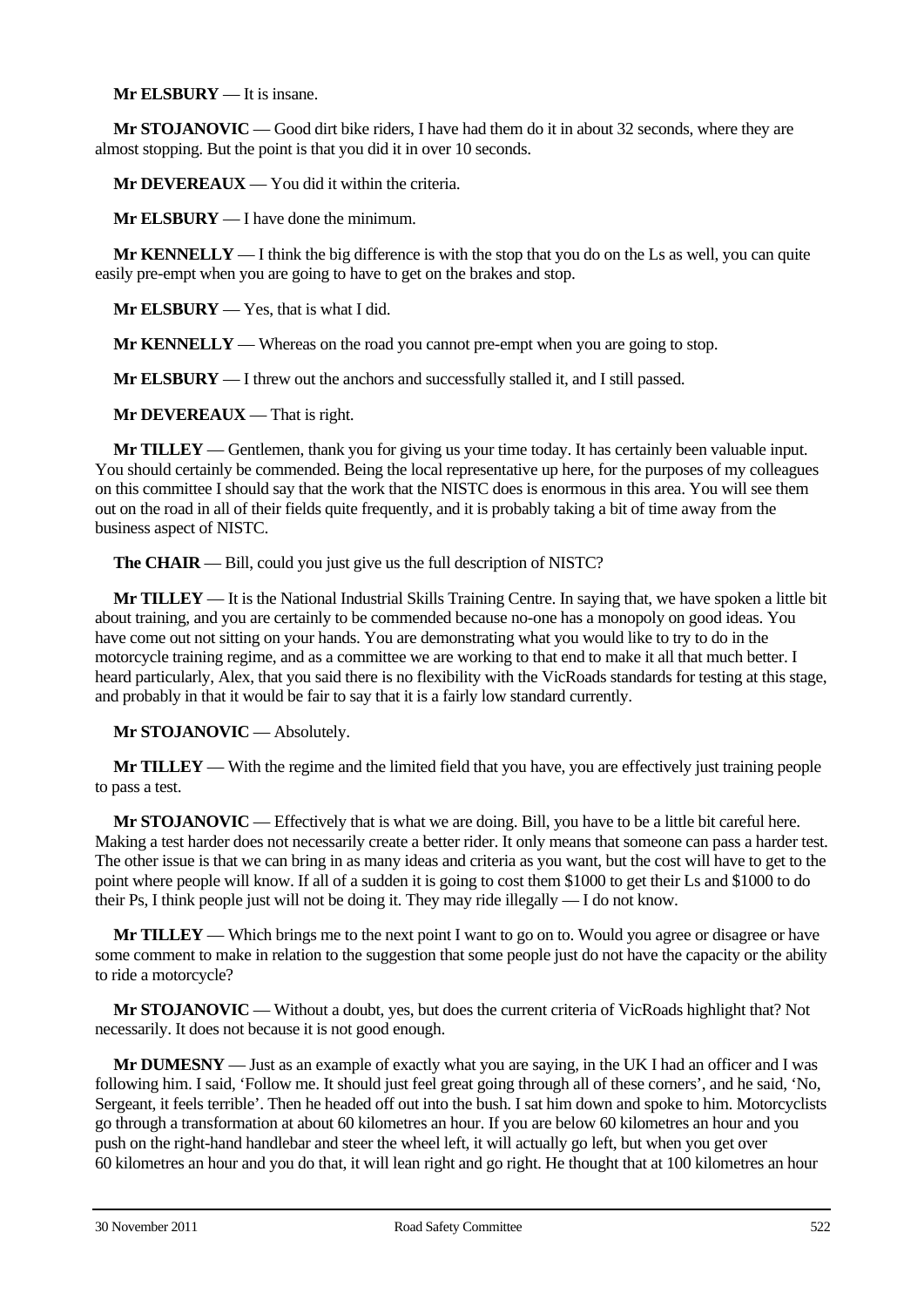driving around he still had to steer. He was trying to force the bike to go that way and it was really wanting to go that way. We would never have picked that up in the training that we have got.

**Mr TILLEY** — That is where you go into counter-steering and all of those sorts of measures. I suppose the bottom line is trying to get some commentary in relation to how currently across the board — not necessarily the NISTC — providers have the responsibility not to pass people who clearly have inadequate skills. There is no opportunity for you to be able to make those decisions because, one, they are not adequately assessed, and two, because of the regulatory framework you are working with you do not have that option available to you.

**Mr STOJANOVIC** — No. If a person passes that Ls test, they have met the criteria. Your feeling does not come into it. It is black and white. There is no in-between there.

**Mr TILLEY** — I am interested in the comment in relation to the system of car controls and the system of motorcycle controls — 'mirror, signal, head check'. The courses that you are talking about at the moment, Steve, were they military courses?

**Mr DUMESNY** — Yes.

**Mr TILLEY** — Was it a full-time course over a number of weeks?

**Mr DUMESNY** — In the UK they have a very different system. The system of vehicle control, they apply that in their civilian-type training as well. Their military and civilian truck licences are different to here. They just have the civilian licence and they drive the military vehicles. It was the same thing. The warrant officer assessors could go and work in the civilian environment on the weekends. So it is essentially the same.

**Mr TILLEY** — But it is still a full-time course for the students?

**Mr DUMESNY** — Yes.

**Mr TILLEY** — How many weeks was the motorcycle course when you were working over there?

**Mr DUMESNY** — Again, it is a little bit different because they were teaching instructors to train their soldiers.

**Mr TILLEY** — I understand.

**Mr DUMESNY** — I do not know, with the civilian thing, what they actually get.

**Mr DEVEREAUX** — The one here is two weeks. Our defence one is two weeks.

**Mr TILLEY** — It is down to two weeks?

**Mr DEVEREAUX** — That is both on-road and off-road. So that is a combination.

**Mr TILLEY** — I know when I did mine it was four weeks continuous and it was on-road and off-road, and I share the experience of having been an instructor on the defence courses myself a couple of times. That aside, it is probably getting off the mark, whereas defence, police and other emergency services have the luxury of being able to do full-time continual courses. It is there for the road users. How do we demonstrate and get people trained up in those small windows of opportunity? Do we do it over several weekends? Those are the sorts of ideas we are trying to flesh out, and you guys are at the coalface of it.

**Mr DUMESNY** — Cost will be the big problem. It is seen as a cheap option for a young person to have a means of getting around. So they can go and get the motorcycle licence, buy a motorcycle fairly cost effectively and then be on the road and be able to get about. They do not have a whole lot of dollars. If you are going to engage these guys, again, you would need to have large numbers of students all paying \$200 to offset their wages. Then you have the risk of not having that low student-instructor ratio of probably around three to six people per trainer that they can handle. In that case there has to be some way of getting some funding for that. We use nationally recognised codes with nominal hours that we attract Skills Victoria funding for. I am not sure whether something like that can be arranged for this as well. So you have a nationally recognised code with, say, 40 nominal hours that we can attract the funding for that would offset the cost to the participant.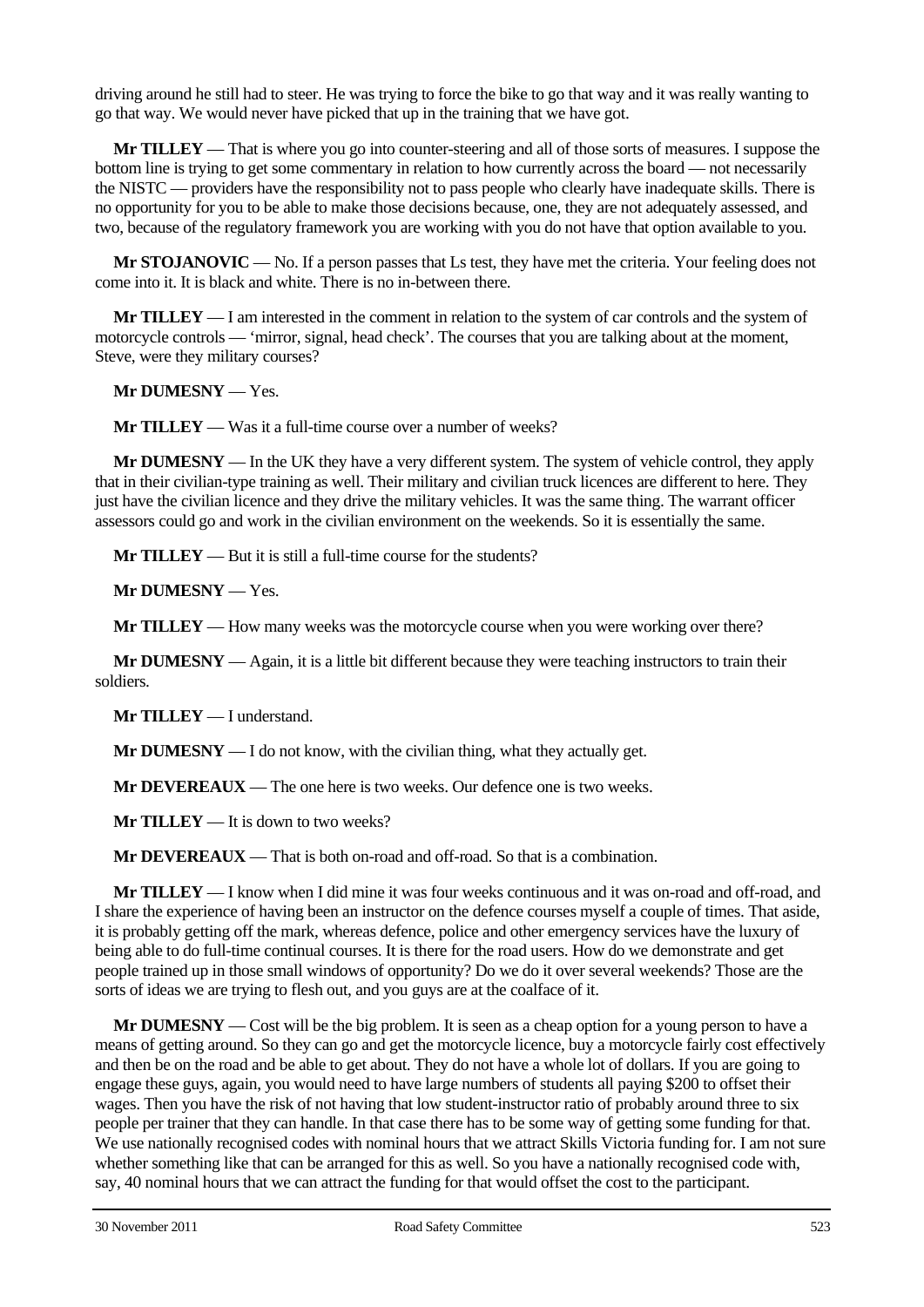**Mr LUDLOW** — The other thing that has not been mentioned today is that Alex and I attend the VicRoads provider meetings, and there is pretty general consensus among motorcycle training providers that the scooter versus the larger bike licence is inappropriate with the current system as well. You understand what I am saying?

**Mr TILLEY** — I just want to change tack a little bit. Do you provide any NSW testing at all?

**Mr STOJANOVIC** — No, we can only give them Begin to Ride practise there.

**Mr TILLEY** — Can you tell the committee, are there any particular details about the New South Wales training test option, if any of you gentlemen are aware, and what is it worth in dollar terms? And could you do a comparison to that in relation to the Victorian training costs?

**Mr STOJANOVIC** — We will have to get back to you.

**Mr LUDLOW** — I understand that the New South Wales licensing system is actually subsidised by the government, but I could not confirm that.

**Mr TILLEY** — If you would be able to help us out, Kylie will get in contact and try to get some details later on.

**Mr LUDLOW** — I think that the fees are very similar to what we are charging, but I have got a feeling that the government does subsidise the training providers to a point.

**Mr TILLEY** — What is your competition in the local area here?

**Mr STOJANOVIC** — DECA in a small way.

**Mr LUDLOW** — And George Talbot.

**Mr STOJANOVIC** — And then George in Wangaratta.

**Mr LUDLOW** — I do not know if you want to touch on this, but I have a big-picture plan of where we are going. Andrew, you will understand this for the Ls part. We would be looking at incorporating Ls with the Begin to Ride. You would do training through the chicanes and things like that, and then you would actually do the Ls, which you have done, and then you would be deemed competent for the Begin to Ride, but that does not give you the Ls. The requirement would be then to come back and do maybe a minimum of 4 hours of on-road Ls assessment. You then go away and hold those Ls for that period again — that 3-month minimum to 15 and then come back and do the Ps, and you have not done the Ps part of it yet. You do the in-house assessment, or what I call the sterile Ps assessment, and then do another 4 hours on the road assessment for your Ps. Basically you are looking at the Ls and the Ps to be extended out to about 8 hours. There is that cost involved, though.

**Mr TILLEY** — I suppose then there is the question of what is the cost of a life over training?

**Mr STOJANOVIC** — Exactly. So both elements of Ls and Ps have on-road assessment.

**Mr LANGUILLER** — Thank you for your collective and individual submissions. Can I say that you have covered a lot of the terrain that we had anticipated we would be asking you questions on, so we appreciate the fact that you obviously have done your homework — and we welcome that.

Can I divert for just a minute? Have you given thought to the provision of training for people with physical disabilities? Are you aware of a program called the trike project in Geelong? They train people who are paraplegics to ride certain types of bikes.

**Mr KENNELLY** — I have seen something about it. I did not know that it was a training facility for it.

**Mr LANGUILLER** — They have a pilot project. I bring that to your attention, if I may. I would be happy to send you some stuff that you might want to look at, purely because there may well be people in this region who may wish to undertake some such training. If I may ask for our opinion on providing some training for people with physical disabilities; have you given thought to that? It is a new subject. It has not been looked into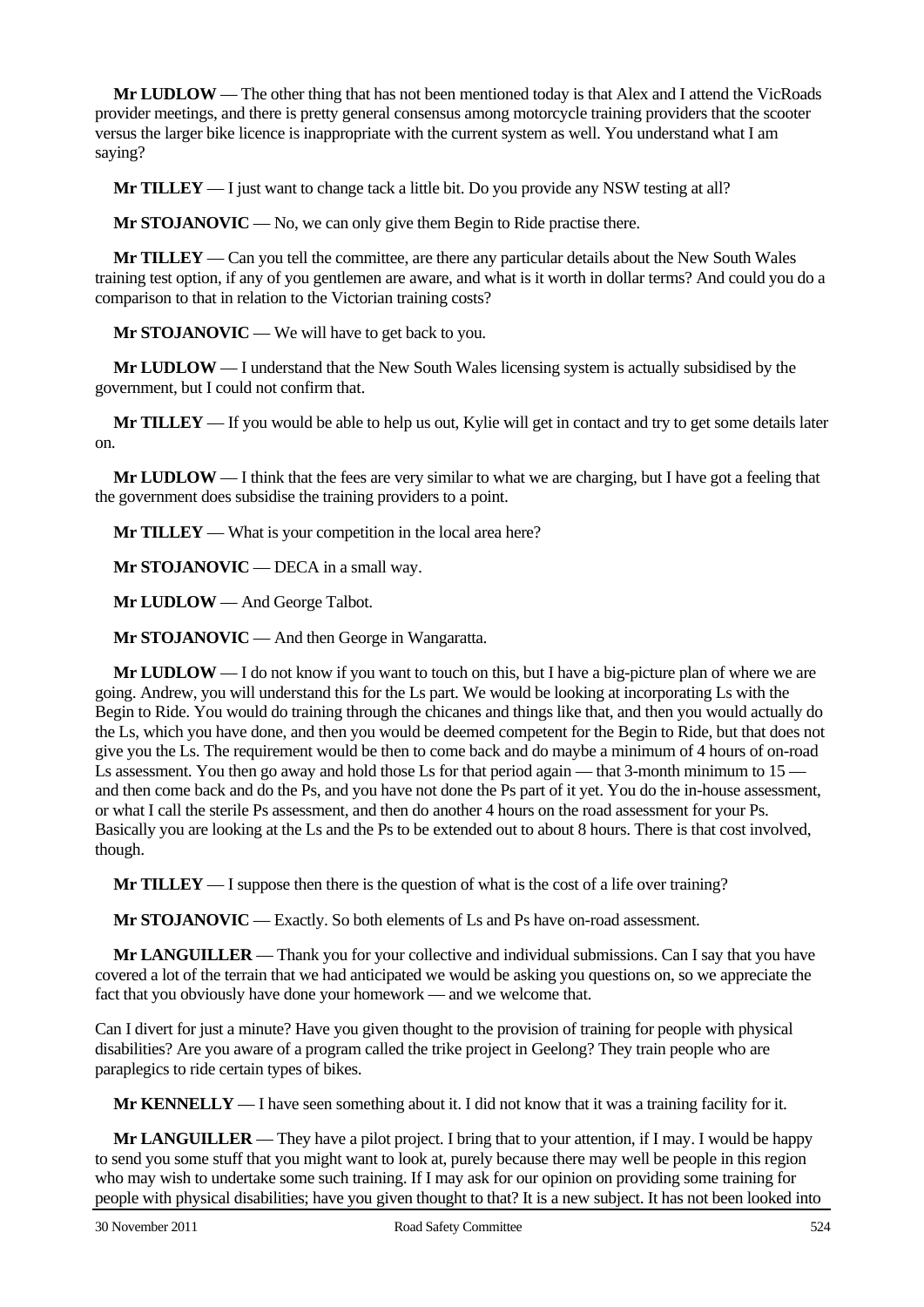fully, but there appears to be some room for trainers and others to think of that as a new field, perhaps. Do you have any comments you wish to make?

**Mr STOJANOVIC** — We have not had inquiries for that. That is all I can say.

**Mr LUDLOW** — Certainly we do not have the facilities at the moment, but if any person had their own trike, in that case we would certainly be happy to offer that training. We do not have physical facilities to do it at the moment.

**Mr LANGUILLER** — Alex, I think you touched on the subject that you would welcome being tested by VicRoads and other authorities. We certainly welcome your advancing that notion. I think it is a very good one. Notwithstanding that — and we do appreciate it — isn't it your responsibility to have ongoing training and testing of people who provide training, and do you do that? How do you do that; how do you manage it internally? The bar may not necessarily be that high, but do you actually push it higher yourselves, as part of being a training provider?

**Mr STOJANOVIC** — I suppose all of us are currently motorcycle riders. I ride most days, so my skills are updated daily. Sure, we have discussions. We do things like this. We consider this training. This is idea-giving and that. Unfortunately, in our industry there are people who are not, I would say, 100 per cent in their ethics of training. I would like us all to be on an even level. I think there is always an opening for people who are not quite honest in their business dealings with driver training and rider training. I think it just keeps us on a level playing field.

**Mr DUMESNY** — These guys also have a mentoring program, so Tom would be mentored. He would not just be given a motorcycle course and be able to run it. He would be what we call brown dogged, so he could go out and watch a couple of courses and then he would start to slowly take over those responsibilities. We also have a moderation program, if there are things they need to talk about and evaluate in those courses, to see if there is anything they can improve on, as part of our normal validation process.

**Mr LANGUILLER** — Do you provide any off-road training?

**Mr STOJANOVIC** — No.

**Mr LANGUILLER** — You are aware that in the order of 50 per cent of casualties happen off road, so there may well be some room for a conversation in terms of what, if anything, could be done to assist off-road riders?

**Mr DUMESNY** — We could be poised to next year accommodate something like that. We are moving into a new facility out at Barnawartha, which gives us a bigger area, and we will have off-road facilities. Obviously we need to find somewhere to even ride off road, too, on some of the forest tracks and things like that.

**Mr LANGUILLER** — I will make one final comment, if I may, because we do talk about costs, and I certainly am mindful of that. I represent an electorate in the western suburbs of Melbourne where the average income is about \$30 000 and there are lots of families with single incomes and so on, so I am certainly cognisant of the issue of costs. I am equally cognisant of evidence that this committee has received that a casualty — a death on the road — costs \$100 000 or thereabouts. To one submitter I put the proposition that a severe profound injury arising out of a road accident would cost in the order of \$1 million, in terms of rehab and so on. I have been challenged, because it appears that it costs more than \$1 million.

The question for us — and, if I may suggest, for yourselves — is to think laterally in terms of how we can find a scheme or model that may actually allow for or facilitate training, taking into consideration that some people may not be able to afford it. Ultimately it appears to me that if we did the modelling, it is likely that it would be worthwhile doing it. If a severe profound injury costs the TAC and taxpayers in excess of \$1 million, there must be room for certainly you to make recommendations and for us to consider ways by which we can actually achieve the optimum levels of training, which I think you provide.

**Mr STOJANOVIC** — As you aware, the highest statistics with motorcycle accidents are not with young people; it is actually between mid-40s and the 50s that our biggest problem is. I relate that to the children are now grown up; the mortgage is now paid off; I have never ridden in my life, but now I am going to go and buy that Harley-Davidson.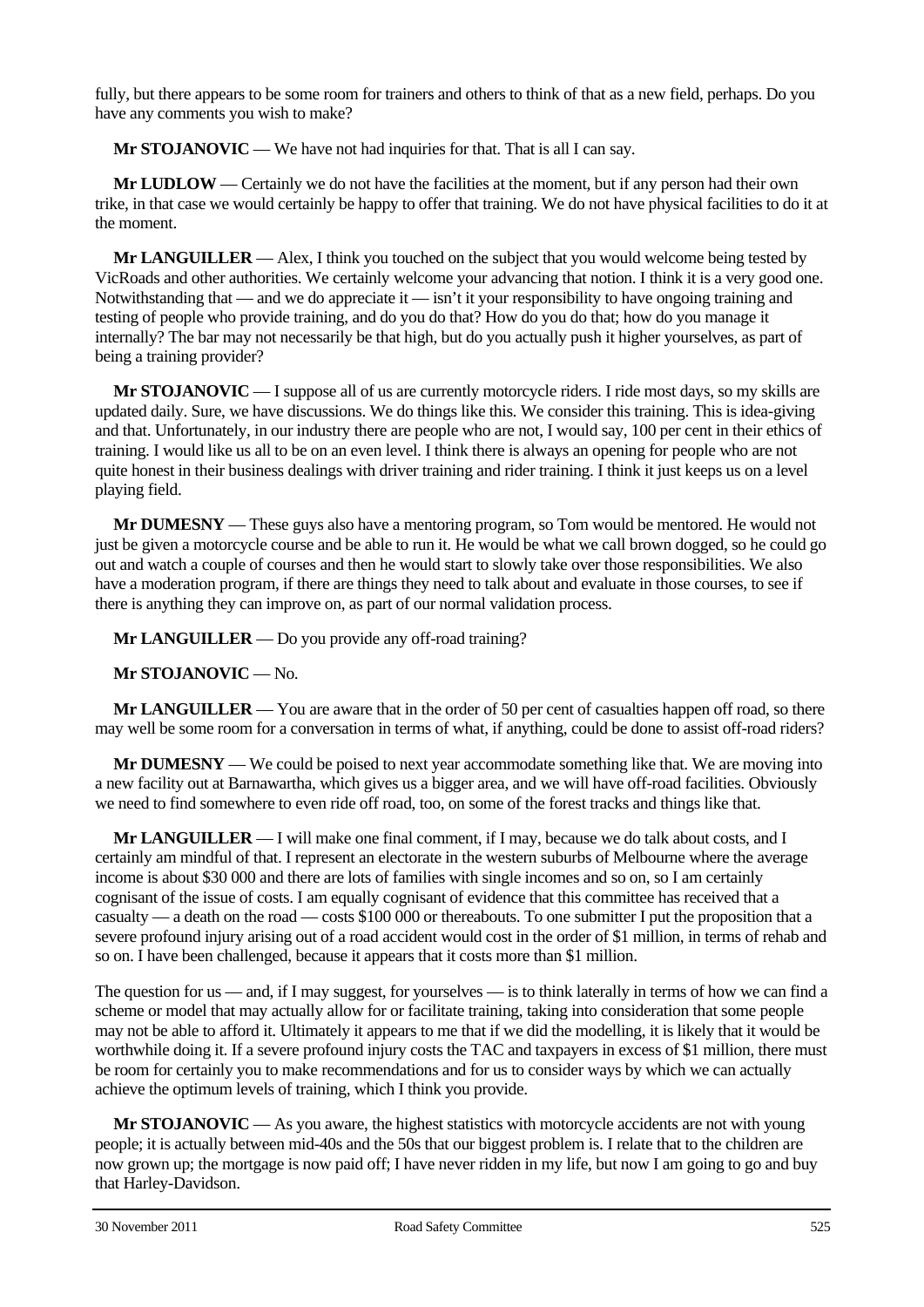**Mr LANGUILLER** — Middle-age crisis, do you think?

**Mr STOJANOVIC** — In that case, it could be quite difficult to educate someone I consider to be quite educated, as they are in their mid-40s and 50s. The reason there is just lack of skill; it is not irresponsibility or that sort of thing. That person is a grown-up. So that is a bit of an issue. Those people think it is the young people, but it is actually that middle-aged group.

**Mr ELSBURY** — This next bit that I am about to talk to you about is again about the cost. I do not want to put anything in your mind about setting a pricing regime, but I have done just some very quick mathematics. Based on what I used to have to pay for tuition with a driving instructor, if that was extrapolated to what is expected today with the 120 hours of on-road experience, I would have spent \$3600 just to get my drivers licence if I had used a driving instructor exclusively. Bear in mind that that is based on prices back in 1997 and I suspect something may have changed slightly, based on something like oil prices. With that in mind, if people are still looking for a cheaper alternative to the motor vehicle, would that not give you some idea of what would be acceptable for a rider, to be able to say, 'Right, this is the idea of the pricing structure we could put forward'?

**Mr STOJANOVIC** — Ross is our costing man.

**Mr LUDLOW** — Yes. I am just trying to think that one through. I am not sure that people would actually pay for 120 hours of training.

**Mr ELSBURY** — No, not necessarily, but certainly if you were saying, 'Okay. Instead of \$3600 to get your car drivers licence, we'll charge \$600 for a motorcycle licence over a certain period of time'.

**Mr LUDLOW** — Certainly something that we have had discussions about is the cost and what the market will bear. As I said, we have offered training for roadcraft skills for a mere \$200 to do a day with our trainers. They come back with excellent feedback, saying they got a lot of it, but it is very, very difficult. You can encourage people to do it and participate in it, but it is very, very difficult to get them involved in it. Unless it becomes a mandatory process, people will say, 'I can't afford it' and they will spend their money on other things. As you say, with the amount of money that is involved in a severe casualty or accident, you are talking peanuts, but unfortunately the general public do not see it that way.

**Mr DUMESNY** — As a rough guide, if you put on our costing sheets what Tom is worth a day, or any of these guys are worth a day, it is worth somewhere around \$1200 to \$1400 a day.

**Mr ELSBURY** — So you have to get the numbers?

**Mr DUMESNY** — Yes, that is right.

**Mr ELSBURY** — I do understand costs as well because strangely enough Telmo's electorate is the same as mine — or mine overlaps his. You have already said that you are more than happy for your testers and trainers to undergo regular spot checks from either VicRoads or somewhere else. One of the things that got me when I went for my learners permit was the fact that the person who took the training was the person who did the testing at the end of the day. Do you guys see any difficulty in that occurring?

**Mr STOJANOVIC** — If you had asked the same question about the heavy vehicles a few months ago, that did not exist; the trainer and the assessor were two different people. That has now been waived, so now we can be a trainer and tester for heavy vehicles. With the change of competency-based heavy vehicle assessing, that is the way it is going to be anyway, that the trainer will be the tester. With the motorcycles, if you were to go down that track, we would be back to that cost factor again because you would require two trainers and assessors.

**Mr DEVEREAUX** — Right now, technically we do not really train. They rock up here for 2 or 3 hours and we basically warm them up, if you want to call it that. We put them through just a couple of manoeuvres and that — as you would know — to actually sit the assessment. As a trainer-assessor, I am not out there — —

**Mr ELSBURY** — It is the oval track, and then the witch's hats get moved, then start a few chicanes, then another witch's hat gets moved and you have to stop there and start off again. That was our day. Basically our  $2\frac{1}{2}$ -hour session before we got the assessment actually done on the bike consisted of doing those sorts of things, as you guys are more than aware. Many stalled, and there was even one person who decided on a corner to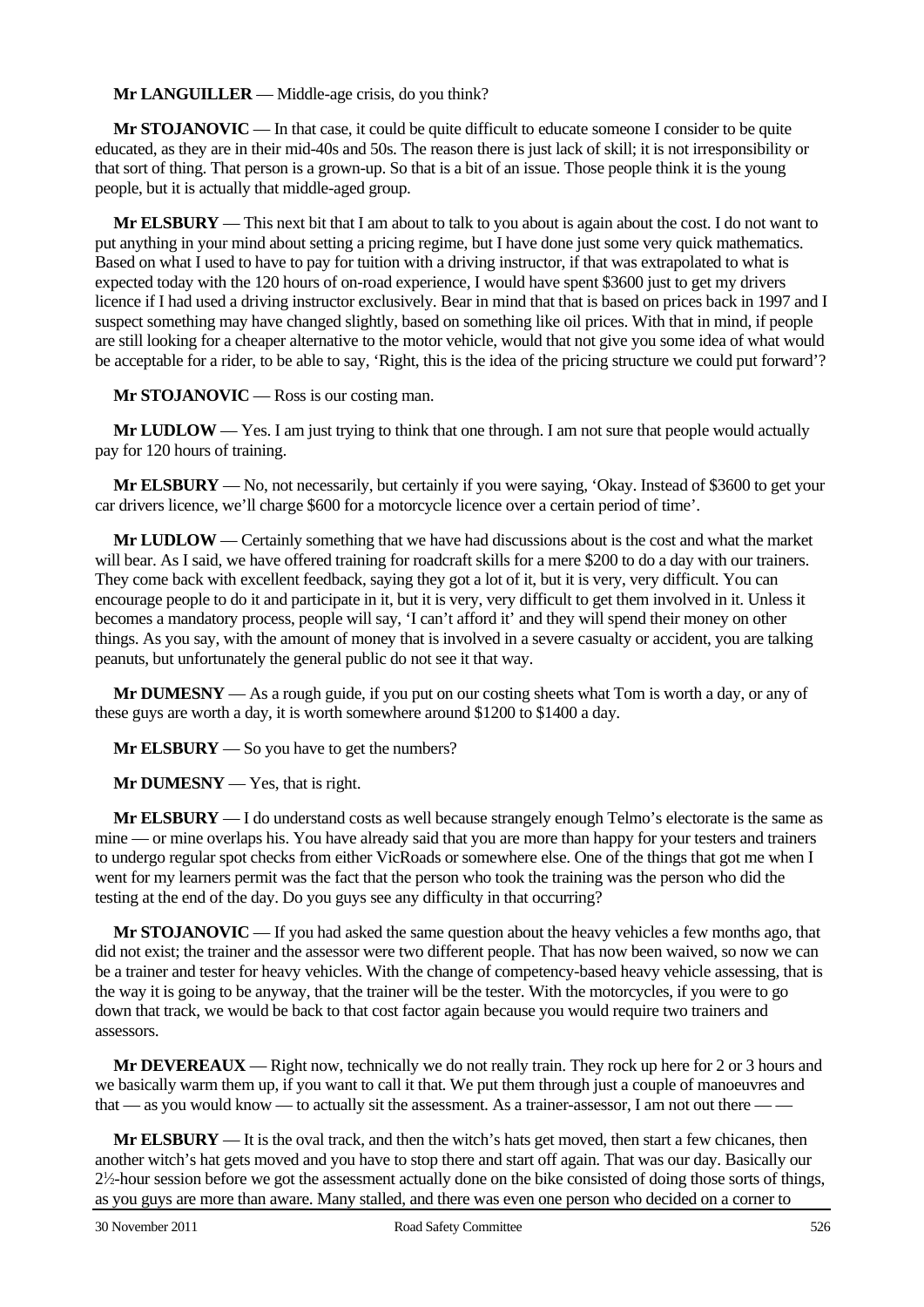activate the front brake. That did not end too well for him. You have those sorts of things going on. But, having said all that, each and every one of us passed.

**Mr STOJANOVIC** — That is right.

**Mr ELSBURY** — I was probably a middle-range person. Then we had a guy turn up at the last minute before the assessments were being done. He wandered in and said, 'I've been riding motorbikes for years, never had a licence. Once I walk out of here, I'm not putting the bloody L-plate on the back of my bike. I'm riding a Harley. I'm a big man'. The only thing I thought as he was leaving was, 'Okay, your time will come, mate, because I don't reckon you'll be on the roads very long'.

**Mr STOJANOVIC** — I suppose to answer on where you were going there, as a motorcycle trainer and assessor — and I told the students this when I was taking the classes — the last thing I want to do is pick up the *Border Mail* and read that one of my students has been killed. We have to put our hand on our heart and say, 'Andrew, maybe you're not as skilful as I'd like' — —

**Mr ELSBURY** — It is not the first time I have been told this!

**Mr STOJANOVIC** — — 'but you've met the criteria. I can only hope that you better yourself out on the road'. The tick and flick part, no — but we are restricted by the criteria.

**Mr LANGUILLER** — Just on that subject, you said you passed 95 per cent.

**Mr STOJANOVIC** — Yes.

**Mr LANGUILLER** — What is the other 5 per cent?

**Mr STOJANOVIC** — They would be people who just cannot ride at all. They will not do it today; they will not do it tomorrow; they will never do it.

**Mr LANGUILLER** — Who are they? Can you give a description of who they are?

**Mr DEVEREAUX** — The general person, with no specific education issue or anything like that. I had one guy who chased a motorcycle around the yard, sitting over the back there and could not bring it to a halt. Another guy rode around and as he stopped he just fell over with it.

**Mr LANGUILLER** — So you just do not pass them.

**Mr STOJANOVIC** — They can be young or old, male or female. There is no exact rule on that one.

**Mr PERERA** — Thank you very much for your informative presentation. I have a few questions. One is that you were recommending introducing compulsory safety gear.

**Mr STOJANOVIC** — Yes.

**Mr PERERA** — Apart from the helmet, what other protective gear should be worn?

**Mr STOJANOVIC** — That I would like?

**Mr PERERA** — Yes.

**Mr STOJANOVIC** — Full skin cover, so riding pants and jacket, appropriate boots, fluorescent high-vis vest and gloves.

**Mr PERERA** — Some witnesses who appeared before the committee mentioned that with changing weather conditions in hot weather it will be very hard to wear the leather protective gear. Is there an alternative?

**Mr KENNELLY** — You have a lot of textile gear now which has vents that breathe and allow air to flow through. A lot of the pants have the exact same thing, and a lot of the boots also have ventilation through them. It does get a lot hotter with the gear on, but the thing is that even if you come off a bike doing 40 kilometres per hour to 50 kilometres per hour, you are going to do yourself a lot of damage. I see a lot of guys out there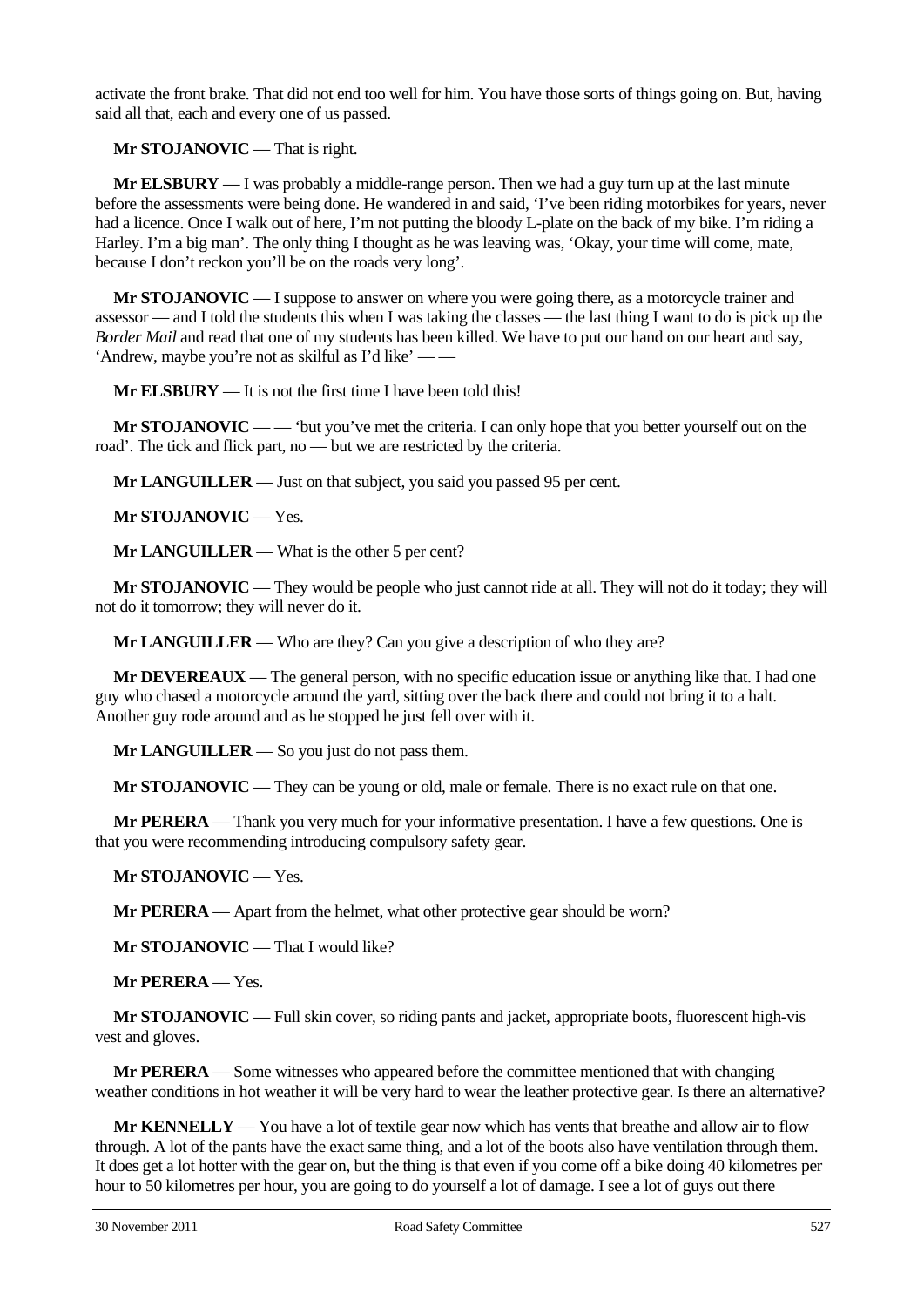wearing just standard basic jeans. If you come off your bike wearing standard denim, within 3 metres of sliding on the road you are through them and you are going through your skin. That is compared to, say, Draggin Jeans or Hornee Jeans, which have Kevlar panels in them, where you can go up to 40-odd metres on the road without going through the actual material. Even though some people may wear some protective gear it is not to the standard to actually protect themselves.

**Mr PERERA** — I have another question, which is: what are the barriers to introducing on-road training and on-road assessment here in Victoria? Do you see any barriers to New South Wales-style testing?

**Mr STOJANOVIC** — As in barriers by who?

**Mr PERERA** — Barriers like is public liability involved?

**Mr STOJANOVIC** — Obviously the risk is going to be higher in the training. The opportunity for accidents and injury is certainly going to be higher, but if you are going to have an accident, the training ground is the best place to have it. It is going to be part and parcel of it. There is no doubt that the injury factor could increase.

**Mr PERERA** — You still recommend that we take that path, like in New South Wales, of on-road testing and on-road assessment?

**Mr DEVEREAUX** — I think you also have to look at it and see that we are not going to put somebody on the road for that part of the assessment until we believe they are ready to go out there. They are going to have to meet the criteria before we go out to the on-road. That would be something where we would now have a licence to make that decision, as opposed to typical assessment criteria that pretty much anyone could turn up to and pass.

**Mr PERERA** — To do that you need longer hours of inside training rather than 6 hours?

**Mr STOJANOVIC** — That was my proposal. As I said before, the Ls would be the 'Begin to Ride' and 'ride' in the current Ls, and then the second part would be the on-road component. The on-road would always be a second component to the licensing.

**Mr DEVEREAUX** — Honestly, you will find that the individual will understand where they stand at that time. We can turn around and say, 'We do not believe you are ready to go on open road yet. We are going to have another couple of hours', or whatever. I do not think anyone has ever turned around in any training that we have done when that has been offered to them and said, 'Oh no, I am ready'. They agree with you.

**Mr PERERA** — Have you used simulators?

**Mr DEVEREAUX** — I do not know how that would work with bikes. I have used a truck simulator, which I thought was very effective. I do not know how a bike simulator would work. I have never been on one so I suppose I cannot comment on it. But you would not feel where you sit on the road on a bike, and it is about learning to move through things, not specifically to, as Steve said, 'steer' and so on.

**Mr ELSBURY** — You do not feel force.

**Mr DEVEREAUX** — Yes. It may be very effective. I do not know.

**Mr PERERA** — A quick question: you mentioned about training that all the trainers should be trained every five years. How would you do that? Could you elaborate on that?

**Mr STOJANOVIC** — It would be no different from becoming an assessor now. You may go to a nominated provider who put you through the testing.

**Mr PERERA** — Their skill level would be the same as yours, wouldn't it? Every training organisation's skill level would be about the same.

**Mr STOJANOVIC** — You would hope so, and that is hopefully what that would do. If an organisation is not up to that skill level, the retraining could bring them back up to it. It would not be as easy as the Ls and Ps. It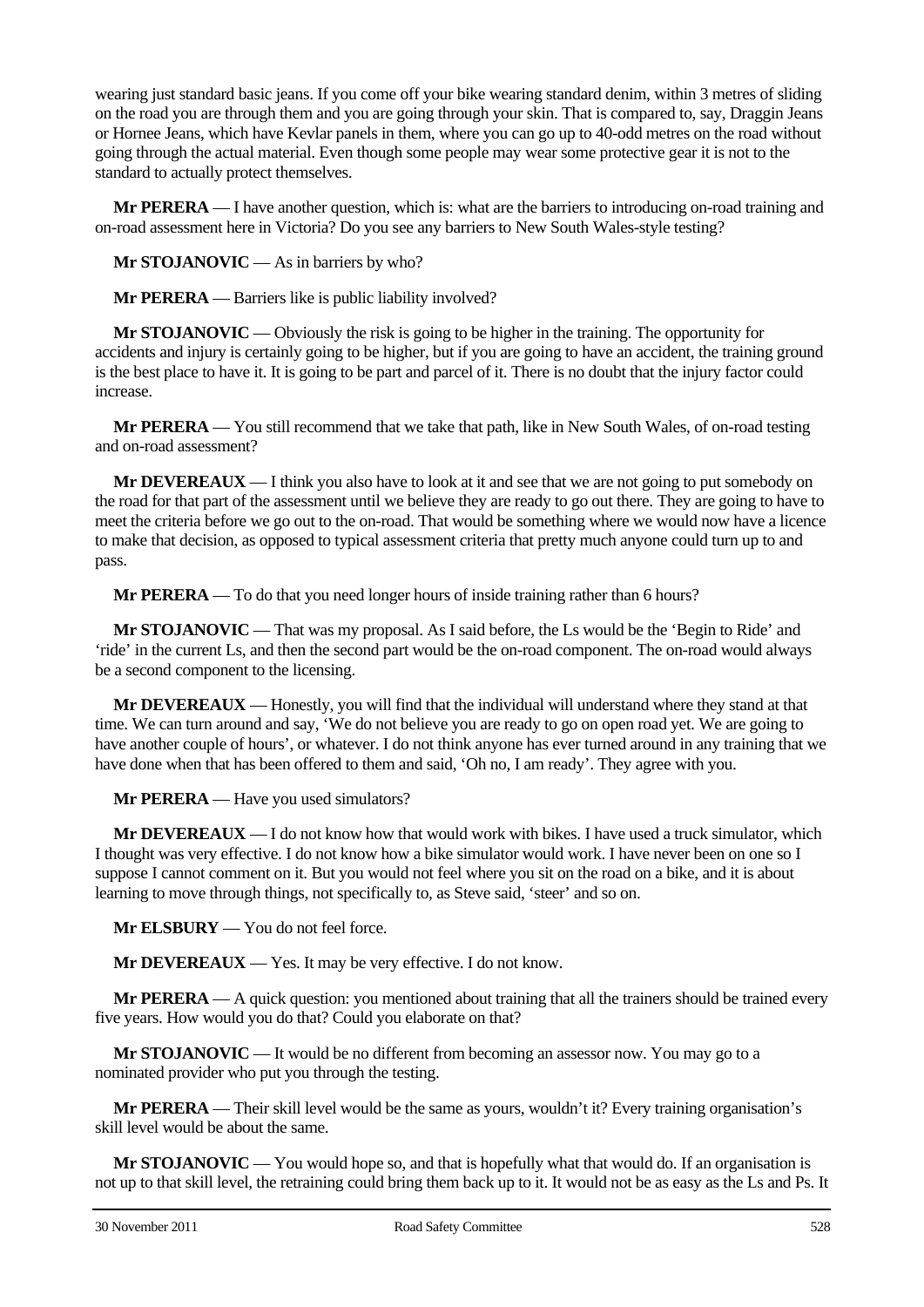would obviously have to be a lot harder than the basic Ls and Ps riding. It would be aimed at an assessor's ability. The road laws knowledge could also be updated. The requirements from VicRoads are continually changing. All that could be incorporated into it.

**Mr LUDLOW** — It may be a case where every six months you have a training providers meeting, do an evaluation process and evaluate each other as part of that program.

**The CHAIR** — Gentlemen, thank you very much for your evidence this afternoon. The individual skill sets and the breadth of background that you each bring to our discussion this afternoon are much appreciated. Without going over earlier suggestions, I would like to give you a chance — running down the panel briefly, with 30 seconds each — to advance any other ideas that might help to reduce road accidents in Victoria or improve safety for motorcyclists.

**Mr LUDLOW** — I note the comment in the local paper on Saturday about DECA's suggestion that they have an 8-hour theory program. That is a fairly long program, but I think there is probably room there to look at that, not only for motorcycle riders but for car learners. To keep it cost-effective somebody like ourselves might offer two 4-hour sessions over a week, where are all new riders and drivers would come through the program to perhaps try to change the attitude early on.

**The CHAIR** — Thank you, Ross. We will note that.

**Mr KENNELLY** — I just make the same point that Ross has made that another big thing is the mentality and attitude of some people who are getting on these bikes. How to change that I am not sure, but that would be another thing to look at.

**The CHAIR** — Thank you. We have received quite a lot of commentary on attitude. It has been a matter of focus.

**Mr DEVEREAUX** — It is a tough one. I think the big picture is that what we currently offer is not enough. It needs to be increased. It could be that we have a greater power to up the ante of the assessment, which would give us a greater power to not put people on the road who we do not believe are suitable to go on the road at that stage. I think that is a big one.

**Mr STOJANOVIC** — Let us push the training and assessment as much as we can up until where it is cost-effective. If we can meet the cost, let us do whatever we can.

**Mr DUMESNY** — I think it is amazing that there is no on-road component of the current test. In the future I would like to see that each different intersection — T-intersection, right turn, left turn — is actually taught on road as a lesson. Precautions when approaching, how they should position themselves and all that sort of stuff should be taught.

**The CHAIR** — We thought Andrew was safer on the asphalt without any other interference. If you put him on the road, we may not retain our quorum.

**Mr STOJANOVIC** — I do not think you can keep picking on Andrew. I think that is a little bit unfair.

**Mr ELSBURY** — I am an upper house member. They just go and get someone new from the Liberal Party and I am replaced. There is not even a by-election.

**The CHAIR** — Gentlemen, thank you for your time. We do have a program under way. There may be some material that John in his research might be interested in tracking down. Certainly that comparison between Victoria and New South Wales was valuable information in terms of the contrast. We may follow that up further. There was a comment made earlier on, Alex, in relation to some instruction in Victoria that might not be fully up to standard. We can close down the public hearing and take further information in camera if you wanted to pass on any information for the reference of the committee.

**Mr STOJANOVIC** — It was just a broad comment. There was no specific industry that I was talking about.

**The CHAIR** — All right. Gentlemen, thanks very much for your time. It was a good presentation that gave an understanding of what you do.